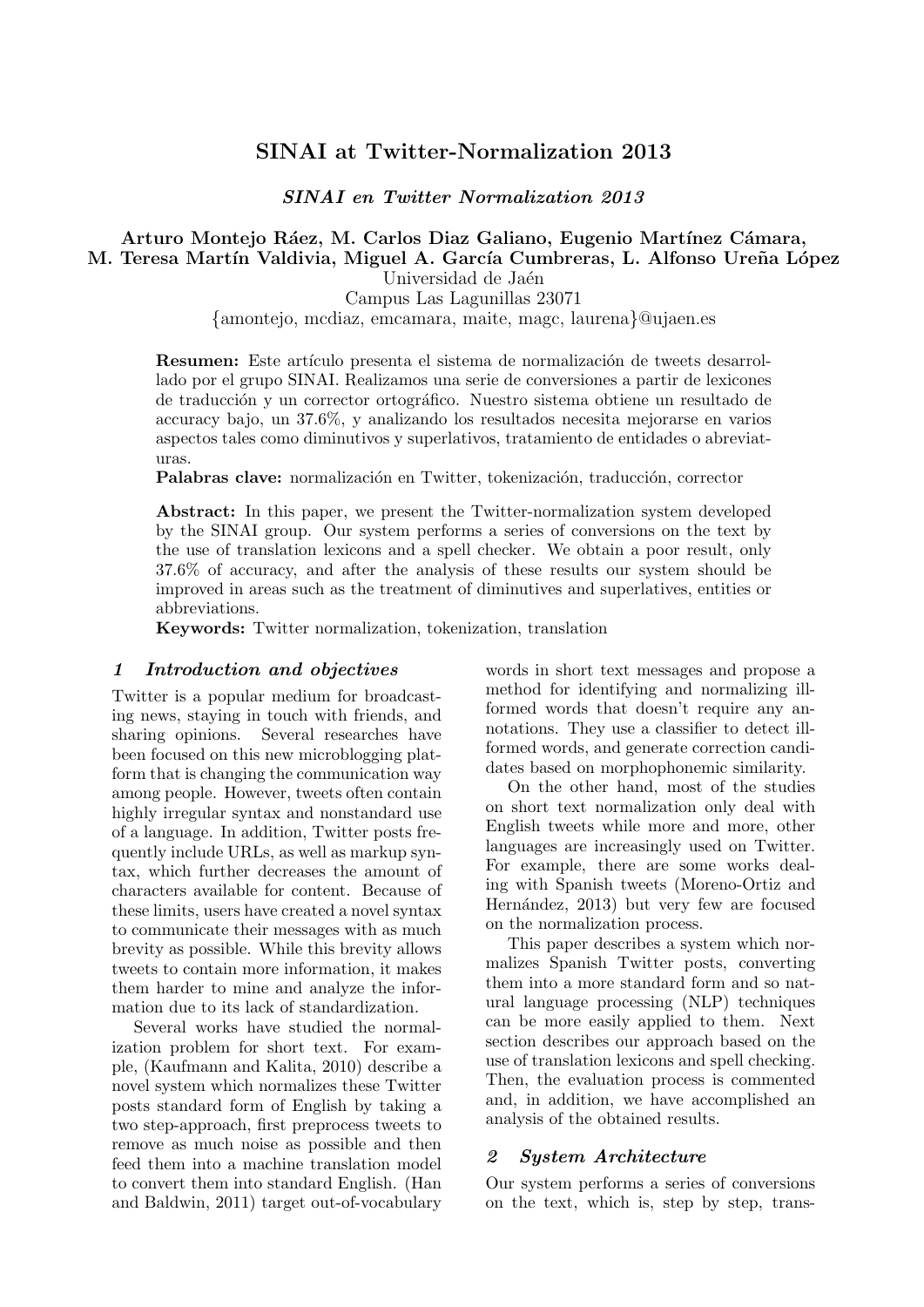formed into a final normalized form. We have not considered annotation-based approaches like those followed by well-known systems like  $GATE<sup>1</sup>$  or proposed by recommendations like the UIMA specification<sup>2</sup>. Instead, we have chosen a straightforward solution, where first the text is tokenized with special attention on Twitter related items (like emoticons, mentions or hashtags) and then each token is converted into some sort of canonical form by the use of translation lexicons and a spell checker. Details of each module are given in the following subsections.

#### **2.1 Tokenization**

Tokenization allows the segmentation of texts into their most simple units of meaning: terms. In our case, multi-word forms are not considered, so each term is either related to a word or to other type of information like: emoticons, HTML tags, telephone numbers, mentions, hashtags, dates, URLs, e-mail addresses and some other minor items. Case is preserved during the tokenization process and, as result, we obtain a list of strings to feed next modules.

#### **2.2 Translation tables**

A translation table allows for the replacement of certain forms of strings into other forms. In this way, we can recognize some expressions and translate them to more convenient representations. In this step, the following translation tables have been considered:

- 1. **Abbreviations**. Expressions like "*a2* " are translation into "*adiós*", "*q*" into "*que*" and so on up to twelve possible Spanish abbreviations commonly used in "texting" communication.
- 2. **Laughings**. This translation table make intensive use of regular expressions in order to capture most possible forms of laughing expressions found in text. In this way, "*aajajajaaj* " would be replaced by "*ja*", for example.

## **2.3 Spell checking**

For this module we have used the GNU Aspell<sup>3</sup> spell checker and its binding for Python,  $aspell-python<sup>4</sup>$ . . GNU Aspell is an open source spell checker that works well with Unicode strings, which makes it very suitable for multilingual texts. Also, it allows multiple dictionaries to be used concurrently and the addition of further vocabularies to be considered as correct forms, so we can integrate more lexicons. Aspell works by converting the misspelled word (that is, the word not included in their dictionaries) into a *sounds like* equivalent. Then proposes a list of words with one or two *edit distances* from the original words sounds like. An edit distance is one replacement, insertion or deletion of one single character.

We have added into Aspell the following lexicons:

- *•* **Main provinces and cities in Spain**, extracted from the INE (Statistics National Institute of  $\text{Span}$ <sup>5</sup>
- Interjections like "*ajá*", "*jolín*" or "*puf*" among others. This list is a selection from the ones proposed in Wiktionary<sup>6</sup>
- *•* **Twitter jargon and neologisms**, with terms like "*Facebook*" or "*tuiteo*", selected from an on-line glossary<sup>7</sup>.
- *•* **Named entities**, generated from Wikipedia and containing more than 650 different named entities. Also, political parties and main political leaders have been added to this list manually.

#### **2.4 Automatic spelling correction**

After receiving a list of possible spelling corrections from the previous module, the system selects the most common term, according to a list of words sort by frequency generated by (Vega et al., 2011). Although more sophisticated solutions could be used here (like considering surrounding words as context for candidate selection), our attempts applying techniques taken from word sense desambiguation approaches did not lead to significant improvements.

To consider surrounding words as context, first we have calculated a table with normalized pointwise mutual information (NPMI) of lemmatized words in the same sentence.

 $^1$ http://gate.ac.uk/

 $^{2}$ http://uima.apache.org

 ${}^{3}$ http://aspell.net/

<sup>4</sup> http://0x80.pl/proj/aspell-python/

 $5$ http://www.ine.es/daco/daco42/codmun/cod\ \_provincia.htm

 $^6$ http://es.wiktionary.org/wiki/Categor\ %C3\%ADa:ES:Interjecciones

<sup>7</sup> http://estwitter.com/glosario/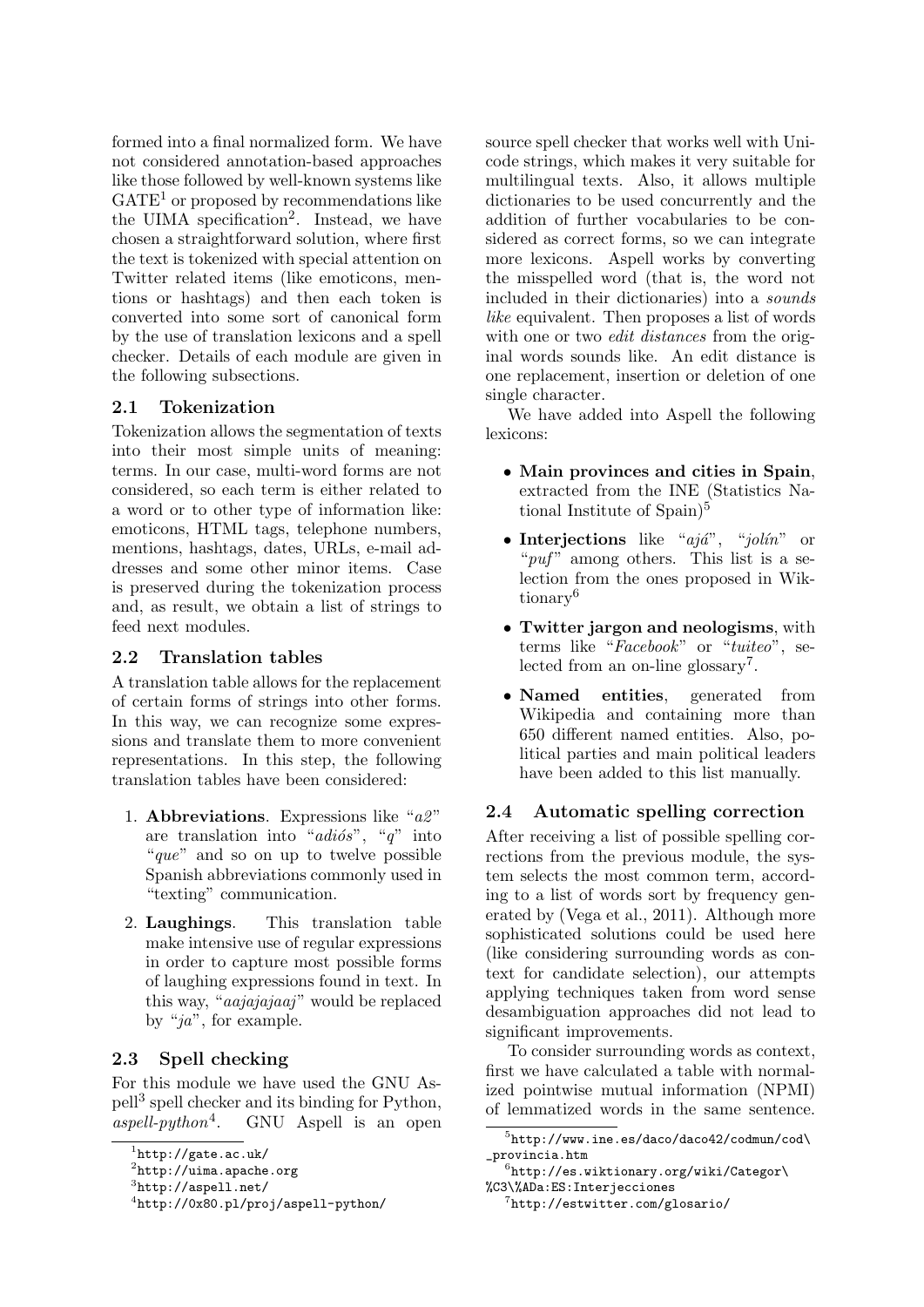To calculate this table we have used a dump of Spanish Wikipedia<sup>8</sup> articles and calculated the NPMI values of the first 10.000 lemmas most frequents. Second, we have computed the sum of NPMI values of a candidate with each word of the context. Finally, we have selected the candidate with the best sum of NPMI.

## *3 Evaluation and results*

The performance reached by the system showed above are not good according with the results published by the organization. After a deep analysis of the results we have realized that we have to improve the following issues:

- 1. Diminutives and superlatives: We have followed an approach based on a Spanish lemma dictionary. The Spanish lemma dictionary used was the offered by the project LingPipe<sup>9</sup>. This dictionary does not include a great amount of diminutives and superlatives, so one of the weaknesses of our system is the detection of this kind of words and a set of the errors are caused by them.
- 2. New words: Aspell is a dictionary bases on spell checker. It is also possible to add more list of words to Aspell with the aim of enlarging the tool coverage. However the coverage of all the Spanish language is not easy. Other problem is the new Spanish words included in the RAE (Royal Spanish Language Academy) because those ones are difficult to find out in the classic spell checker tools. Although, we have appended to the Aspell dictionaries new Spanish words, they have not been enough and the system has failed in words such as "flipante" or "sobao".
- 3. Entities: The misclassification of entities has been other error of our system. The entities without any error must be classified as 1 (CORRECT, NO VARIA-TION) but our system considered them correct. Also the entity recognition power of our system is not strength, so some of the errors are related with this problem. A clear example is the entity Vallecas, which was not recognized by

our system as an entity, so it was replaced by the word Vacas.

4. Abbreviations: Although we have compiled a bag of abbreviations, after the publications of the results we have realized that they are not enough and we need to add more abbreviations.

We have detected some errors in the organization results. Laughing expressions like "jajaja" have been normalized in some tweets but other have not, so we do not know if our right normalization of some laughing expressions have been considered as correct. Other example of words that we think they have to be normalized is "que" that some users write as "q". In some tweets like "#Escorpio Puedes sentir q el camino es muy oscuro, será mejor q busques q alguien te ayude a iluminarlo puede ser algun amigo.", the organizers considered "q" well written and we are not agree. The organizers also think that the word "días" without accent is well written and it is not. Due to that, we think that the test corpus have to be improved for future editions of the workshop.

Those are some of the reasons because our system has reached only 37.6% of accuracy.

## *4 Conclusions and ongoing work*

In this paper, we have proposed a normalization system for tweets that performs a series of conversions on the text by the use of translation lexicons and a spell checker. We found that most illformed words are based on morphophonemic variation and proposed a cascade method to convert each tweet. Our system has reached only 37.6% of accuracy.

Our future work will be focused on resolve some problems discovered such as the treatment of diminutives and superlatives, entities or abbreviations. Furthermore, we want to adapt our normalization system for subsequent processes such as sentiment analysis or text classification.

## *Acknowledgements*

This work has been partially supported by a grant from the Fondo Europeo de Desarrollo Regional (FEDER), TEXT-COOL 2.0 project (TIN2009-13391-C04-02) and AT-TOS project (TIN2012-38536-C03-0) from the Spanish Government. The project AORESCU (TIC - 07684) from the regional government of Junta de Andalucía partially

<sup>8</sup> http://dumps.wikimedia.org/eswiki/ 9 http://alias-i.com/lingpipe/